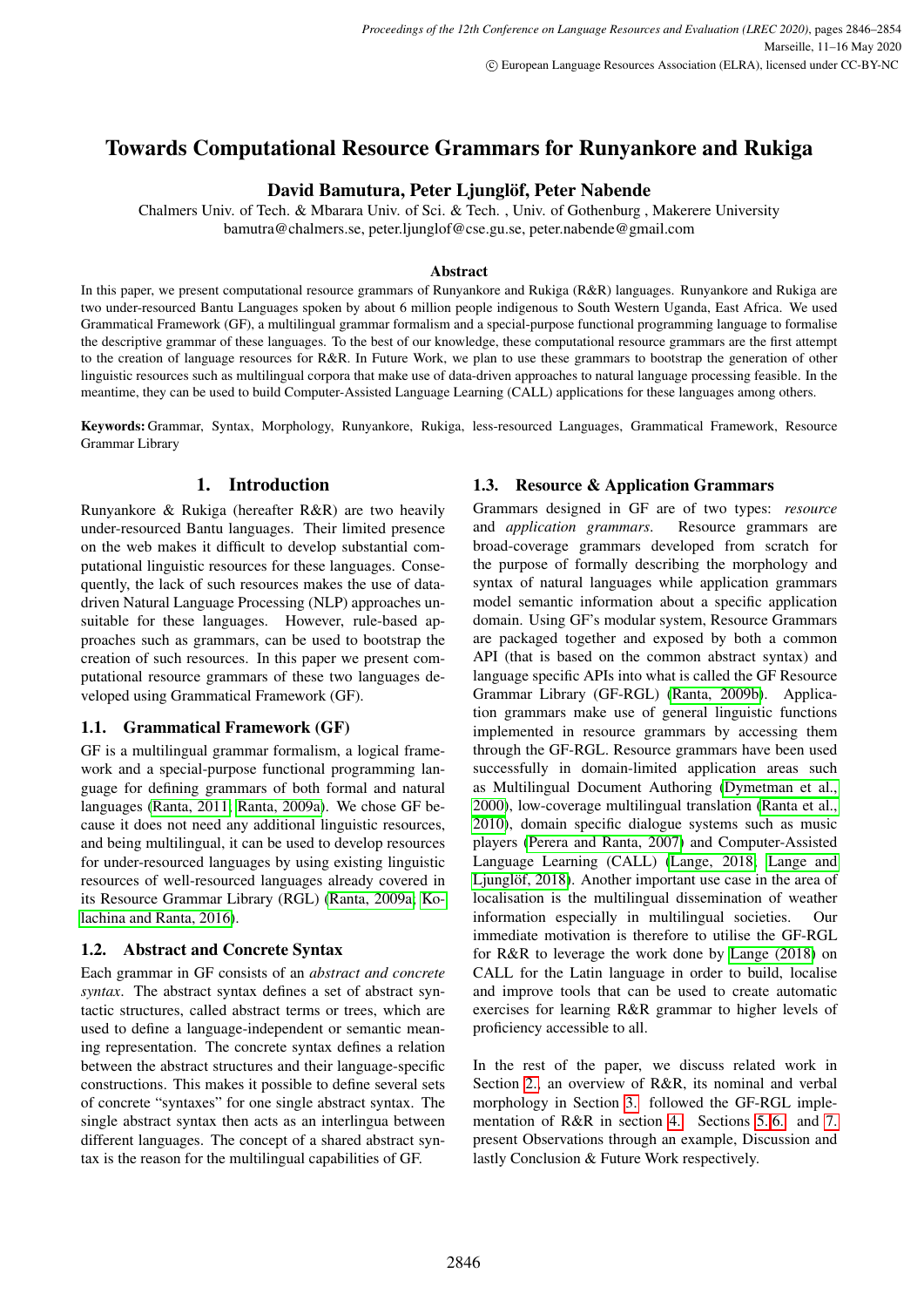## 2. Related Work

Previous work on the computational modelling of the grammar of R&R include: noun and verb morphological analysers by Katushemererwe and Hanneforth [\(2010b;](#page-8-9) [2010a\)](#page-8-10), a Controlled Natural Language for Runyankore [\(Byamugisha](#page-8-11) [et al., 2016\)](#page-8-11) and a Noun pluralizer [\(Byamugisha et al.,](#page-8-12) [2018\)](#page-8-12). However, this work has been limited to small fragments of the languages. Within the GF community, there has been work on computational modeling of Bantu languages: Kikamba [\(Kituku et al., 2019\)](#page-8-13), Tswana [\(Pretorius](#page-8-14) et al.,  $2017$ ), and Swahili (Ngángá,  $2012$ ). While we consulted the Swahili implementation during initial development, we found that Swahili is morphologically and syntactically less complex than R&R. Additionally, its coverage of the GF-RGL functions was very small. Little insight was generated from that grammar. Likewise the Tswana GF-RGL was limited to modelling the proper verb for declarative sentences which is small in scope. Twsana's use of both a disjunctive and conjunctive orthography as compared to R&R's conjunctive morphology also provided limited insights into how to implement the grammars of R&R. Work on Kikamba and R&R was done during the same timeframe and hence both of us benefited from the sharing of ideas.

## 3. Runyankore & Rukiga (R&R)

<span id="page-1-0"></span>R&R are languages spoken in South-Western Uganda by about 6 million people [\(Simons and Fennig, 2018\)](#page-8-16). They belong to the JE10 zone [\(Maho, 2009\)](#page-8-17) of the Niger-Congo Bantu language family. Just like any other Bantu languages, morphologically, R&R are highly agglutinating (e.g., the single word *tinkamureebagaho* (ti-n-ka-mu-reeb-a-ga-ho) is a sentence meaning "I have never seen him/her"), exhibit high instances of phonological conditioning and a large Noun Class System of 17 noun classes [\(Katushemererwe](#page-8-9) [and Hanneforth, 2010b;](#page-8-9) [Byamugisha et al., 2016\)](#page-8-11). This noun class system dictates a complex concordial system of agreement among phrasal categories. These properties make the morphology of the languages more complex to computationally model as compared to analytic languages such as English. Since both languages share the same dictionaries [\(Taylor and Yusuf, 2009;](#page-8-18) [Mpairwe and Kahangi,](#page-8-19) [2013a\)](#page-8-19) and grammar books [\(Morris and Kirwan, 1972;](#page-8-20) [Mpairwe and Kahangi, 2013b\)](#page-8-21) their grammar is largely identical while the lexicon differs by 6%–16% [\(Turyam](#page-8-22)[womwe, 2011;](#page-8-22) [Simons and Fennig, 2018\)](#page-8-16).

## 3.1. Nominal Morphology

The morphological structure of nouns in R&R consists of two parts, a class prefix and a noun stem. The class prefix is further divided into an Initial Vowel (IV) and a Noun Class particle (NCP) [\(Mpairwe and Kahangi, 2013b\)](#page-8-21). The noun stem usually bears the bulk of the semantic meaning of the noun. Each Noun in R&R, belongs to a particular Noun Class (NC). The group of possible noun classes is given in Table [1](#page-2-1) adapted from [Katushemererwe and Han](#page-8-9)[neforth \(2010b\)](#page-8-9) with modifications. The predominant naming scheme of noun classes in Bantu languages (called the Bleek-Meinhoff system) makes use of a combination of a numeral and optionally letters (see column labelled Numbers in Table [1\)](#page-2-1). However, we discovered an alternative scheme that uses NCP (refer to "Particles" column in the same table) utilised by [\(Mpairwe and Kahangi, 2013a;](#page-8-19) [Mpairwe and Kahangi, 2013b\)](#page-8-21) in their dictionary and grammar books. Since we make heavy use of these books, we have found it convenient to use the latter scheme in order to avoid an additional step of mapping between the two systems during our implementation of the grammar as explained in section [4.](#page-2-0) Apart from locative particles -ha-, mu- and -ku- , most of the other particles can be arranged in singular-plural pairs for common nouns. We generalise such a pairing using the notation  $[\alpha - \beta]$  where  $\alpha \& \beta$ are noun class particles chosen from the sets of singular & plural particles respectively. We borrow the use of the number ZERO (0) from [Mpairwe and Kahangi \(2013a\)](#page-8-19) in their Runyankore-Rukiga dictionary to denote absence of either singularity or plurality in order to maintain the pairing for such nouns. Hence the pairs  $[\alpha - 0]$ ,  $[0 - \beta]$  and  $[0 - 0]$ which represent nouns that are always singular, plural and those that collectively neither have an IV nor noun class particle respectively. It is important to note that classes  $9-10$  and 9 in the table are both assigned N<sub>N</sub> because the set of agreement concords for the two classes are the same. More noun classes are used in our implementation to cater for Numerals which are a special set of nouns for naming entities used to count (ordinals), or encode order (Ordinals).

## 3.2. Verbal Morphology

In Meeussen's [\(1967\)](#page-8-23) original construction, the Bantu verbal unit consists of a pre-stem and stem. The stem is further divided into a base and final vowel (FV). The base is also divided into a radical (Rad) and extensions. Further subdivisions in each of these parts results into 11 slots [\(Katushemererwe and Hanneforth, 2010a;](#page-8-10) [Turyamwomwe,](#page-8-22) [2011\)](#page-8-22), with each slot taking a set of morphemes for a particular purpose such as Primary/Secondary negative (Pneg / Sneg), subject (S), object, tense, aspect and other markers. Regular verbs can be classified into four base-forms: Imperatives, Subjunctives, Perfectives and Infinitives. They can be rendered in active or passive voice and within each voice, the verb can take the form of Simple, Prepositional and Causative.

In the verbal unit of R&R, Tense and Aspect (T/A) are marked using morphemes which may be simple or compound. However, in our attempt to model the grammar of R&R, we have combined the constructions suggested by [Muzale \(1998\)](#page-8-24), [Katushemererwe and Hanneforth \(2010a\)](#page-8-10) and [Turyamwomwe \(2011\)](#page-8-22), based on omissions and coverage made by each. While [Muzale \(1998\)](#page-8-24) shows how different T/A markers have developed through time (diachronicaly) up to their current forms (as of 1998) among Rutara, [Katushemererwe and Hanneforth \(2010a\)](#page-8-10) confine their work to Runyakitara and [Turyamwomwe \(2011\)](#page-8-22) restricts himself to T/A in R&R. Therefore our design was based first on [Muzale \(1998\)](#page-8-24) followed by [Katushemererwe and](#page-8-10) [Hanneforth \(2010a\)](#page-8-10) and lastly [Turyamwomwe \(2011\)](#page-8-22) for verbs. Traditionally, tense is divided into Past and Present and Future. However, in R&R the past is split into the Remote Past, Near Past and Immediate Past [\(Turyamwomwe,](#page-8-22)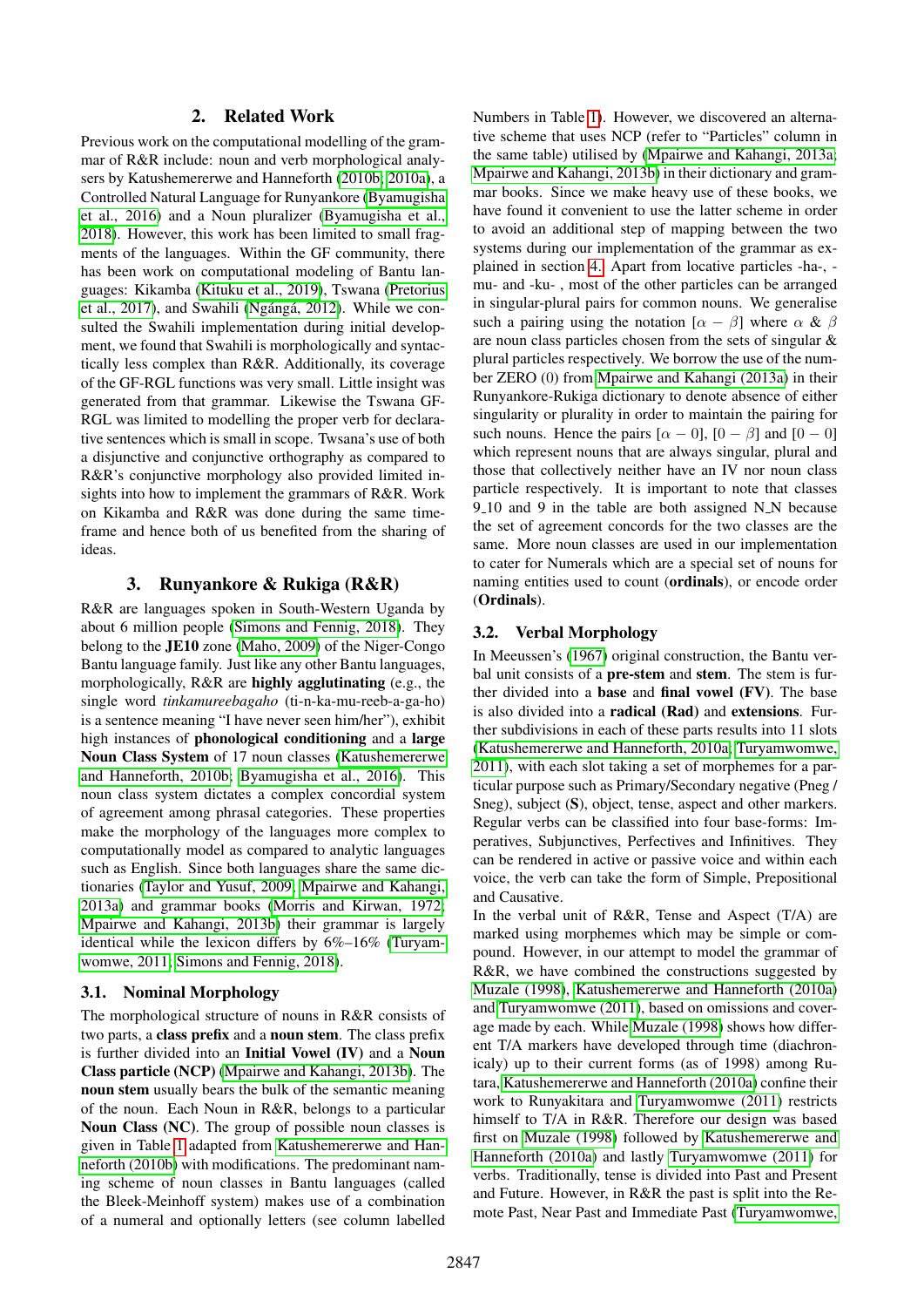<span id="page-2-1"></span>

| Class                   |                                | <b>Individual Particles</b> |                             | Example                |                  | Gloss                      |                                   |
|-------------------------|--------------------------------|-----------------------------|-----------------------------|------------------------|------------------|----------------------------|-----------------------------------|
| ID                      | <b>Numbers</b>                 | Particles                   | Singular                    | Plural                 | Singular         | Plural                     | Singular(Plural)                  |
| 1                       | $\overline{1 \cdot 2}$         | <b>MU_BA</b>                | MU                          | BA                     | o-mu-shaija      | a-ba-shaija                | man (men)                         |
| $\overline{2}$          | $\overline{1a}$                | <b>MU_ZERO</b>              | MU                          | n/a                    | o-mu-hangi       | n/a                        | creator $(n/a)$                   |
| $\overline{\mathbf{3}}$ | 1 <sub>b</sub> /2 <sub>b</sub> | ZERO_BAA                    | n/a                         | <b>BAA</b>             | swhento          | baa-shwento                | Uncle(s)                          |
| 4                       | $\overline{3.4}$               | <b>MU_MI</b>                | MU                          | $\overline{\text{MI}}$ | o-mu-ti          | e-mi-ti                    | tree(s)                           |
| 5                       | $\overline{3a}$                | <b>MU_ZERO</b>              | MU                          | n/a                    | o-mwisyo         | n/a                        | breath $(n/a)$                    |
| $\overline{6}$          | $\overline{4a}$                | ZERO_MI                     | n/a                         | $\overline{\text{MI}}$ | n/a              | e-mi-gyendere              | $\overline{n/a}$ (way of walking) |
| 7                       | $\overline{5.6}$               | <b>RLMA</b>                 | $\overline{RI}$             | <b>MA</b>              | e-ri-sho         | a-ma-isho                  | eye(s)                            |
| 8                       | $\overline{5a}$                | <b>I_MA</b>                 | I                           | <b>MA</b>              | e-i-teeka        | a-ma-teeka                 | law(s)                            |
| 9                       | $\overline{5b}$                | <b>LZERO</b>                | T                           | n/a                    | e-i-tétsi        | n/a                        | pampering(n/a)                    |
| 10                      | $\overline{6a}$                | ZERO_MA                     | n/a                         | MA                     | n/a              | a-ma-te                    | $milk$ (milk)                     |
| 11                      | $7-8$                          | $KI$ <sub>BI</sub>          | KI                          | BI                     | e-ki-ti          | e-bi-ti                    | stick (stick)                     |
| $\overline{12}$         | $\overline{7}$                 | <b>KLZERO</b>               | $\overline{K}$              | n/a                    | e-ki-niga        | n/a                        | anger $(n/a)$                     |
| $\overline{13}$         | $\overline{8}$                 | ZERO_BI                     | n/a                         | BI                     | n/a              | e-bi-bembe                 | $(n/a)$ leprosy                   |
| $\overline{14}$         | $9-10$                         | $\overline{N}N$             | $\overline{\mathbf{N}}$     | $\mathbf N$            | e-n-te           | e-n-te                     | cov(s)                            |
| $\overline{15}$         | $\overline{9}$                 | $\overline{N}$              | n/a                         | n/a                    | e-bahaasa        | e-bahaasa                  | envelope(s)                       |
| $\overline{16}$         | $\overline{10}$                | <b>ZERO ZERO</b>            | n/a                         | n/a                    | bwîno            | bwîno                      | ink (ink)                         |
| 17                      | $11-10$                        | $\overline{RU}N$            | $\overline{RU}$             | N                      | O-ru-shózi       | $\overline{e - n - shózi}$ | mountain(s)                       |
| $\overline{18}$         | $12 - 14$                      | <b>KA_BU</b>                | <b>KA</b>                   | $\overline{BU}$        | a-ká-bunza       | o-bu-bunza                 | question mark(s)                  |
| 19                      | $\overline{12}$                | <b>KA_ZERO</b>              | KA                          | n/a                    | a-ka-bi          | n/a                        | danger $(n/a)$                    |
| $\overline{20}$         | 14                             | ZERO_BU                     | n/a                         | $\overline{BU}$        | n/a              | o-bu-cécezi                | n/a(being humble)                 |
| 21                      | $\overline{13}$                | ZERO_TU                     | $\overline{n}/\overline{a}$ | TU                     | n/a              | o-tu-ro                    | $n/a$ (sleep)                     |
| $\overline{22}$         | 15.6                           | <b>KU_MA</b>                | <b>KU</b>                   | MA                     | o-ku-guru        | a-ma-guru                  | leg(s)                            |
| $\overline{23}$         | 16                             | <b>HAZERO</b>               | H A                         | n/a                    | a-ha-kaanyima(*) | n/a                        | behind the house $(n/a)$          |
| 24                      | 17                             | <b>KU_ZERO</b>              | KU                          | n/a                    | o-ku-z/'imu      | n/a                        | Underground (n/a)                 |
| $\overline{25}$         | $\overline{18}$                | <b>MU_ZERO</b>              | MU                          | n/a                    | o-mu-nda         | $\overline{n/a}$           | in the stomach $(n/a)$            |
| 26                      | $20 - 21$                      | $GU_GA$                     | $\overline{GU}$             | $\overline{GA}$        | o-gu-kazi        | a-ga-kazi                  | bad woman (women)                 |
| 27                      | $11 - 14$                      | $RU$ <sub>-BU</sub>         | <b>RU</b>                   | $\overline{BU}$        | o-rur-o          | $o$ -bu-ro                 | one millet grain (many)           |
| $\overline{28}$         | $14-6$                         | <b>BU_MA</b>                | <b>BU</b>                   | MA                     | o-bu-ta          | a-ma-ta                    | bow(s)                            |
| 29                      | $\gamma$                       | <b>RU_ZERO</b>              | RU                          | n/a                    | $0$ -ru-me       | n/a                        | dew $(n/a)$                       |

Table 1: The Runyankore and Rukiga noun class system (both the numerical system and that based on Individual particles) and examples of both singular and plural. Adapted from Katushemererwe & Hanneforth (2010a) & updated using the dictionary by Mpairwe & Kahangi (2013)

[2011\)](#page-8-22). We found that the Memorial Present identified in [Muzale \(1998\)](#page-8-24) and Immediate Past [\(Katushemererwe and](#page-8-10) [Hanneforth, 2010a;](#page-8-10) [Turyamwomwe, 2011\)](#page-8-22) are one and the same i.e. they mean the same and use identical tense and polarity agreement markers. The tense markers for all these tenses are summarised in Table [2.](#page-3-0)

The Universal Tense is identical to Muzale's [\(1998\)](#page-8-24) Experiential Present. The Future is divided into the Near and Far / Remote Future. As an example, Table [2](#page-3-0) shows how different morphemes are combined to form a verb for the seven tenses while omitting markers for direct and indirect objects. With regard to Aspect, [Muzale \(1998\)](#page-8-24) identifies Retrospective, Resultative, Persistive and Remote Retrospective in addition to Perfective, Progressive, Persistive and Habitual identifed by [Turyamwomwe \(2011\)](#page-8-22).

#### 3.3. Reason for lack of resources

Despite the initial exposure to learning R&R in the first three years of primary school, English becomes the official language of instruction and examination from the fourth year on, severely limiting the continued study of R&R to

higher levels of proficiency. It is also worthy to note that although dictionaries, grammar books and an orthography for R&R exist, R&R just like any other native languages in Uganda largely remain oral as opposed to written even among those literate in English. Only a dismal few study the language to a level sufficient to achieve proficiency in writing which implies lack of continuity in learning the grammar of the language. This explains the nearly zero presence on the web hence the lack of any computational language resources. As a result, the languages are highly under-resourced. It is therefore important to take steps in building language resources, encouraging writing in these languages and their preservation.

## <span id="page-2-0"></span>4. GF-RGL Implementation of R&R

In this section, we explain how the grammars for R&R were implemented using GF. The GF-RGL does not attempt to cover all grammatical and morphological structures in all languages, but instead focus is put on constructions that are common amongst the many languages of the world. It implements more than 50 grammatical categories and almost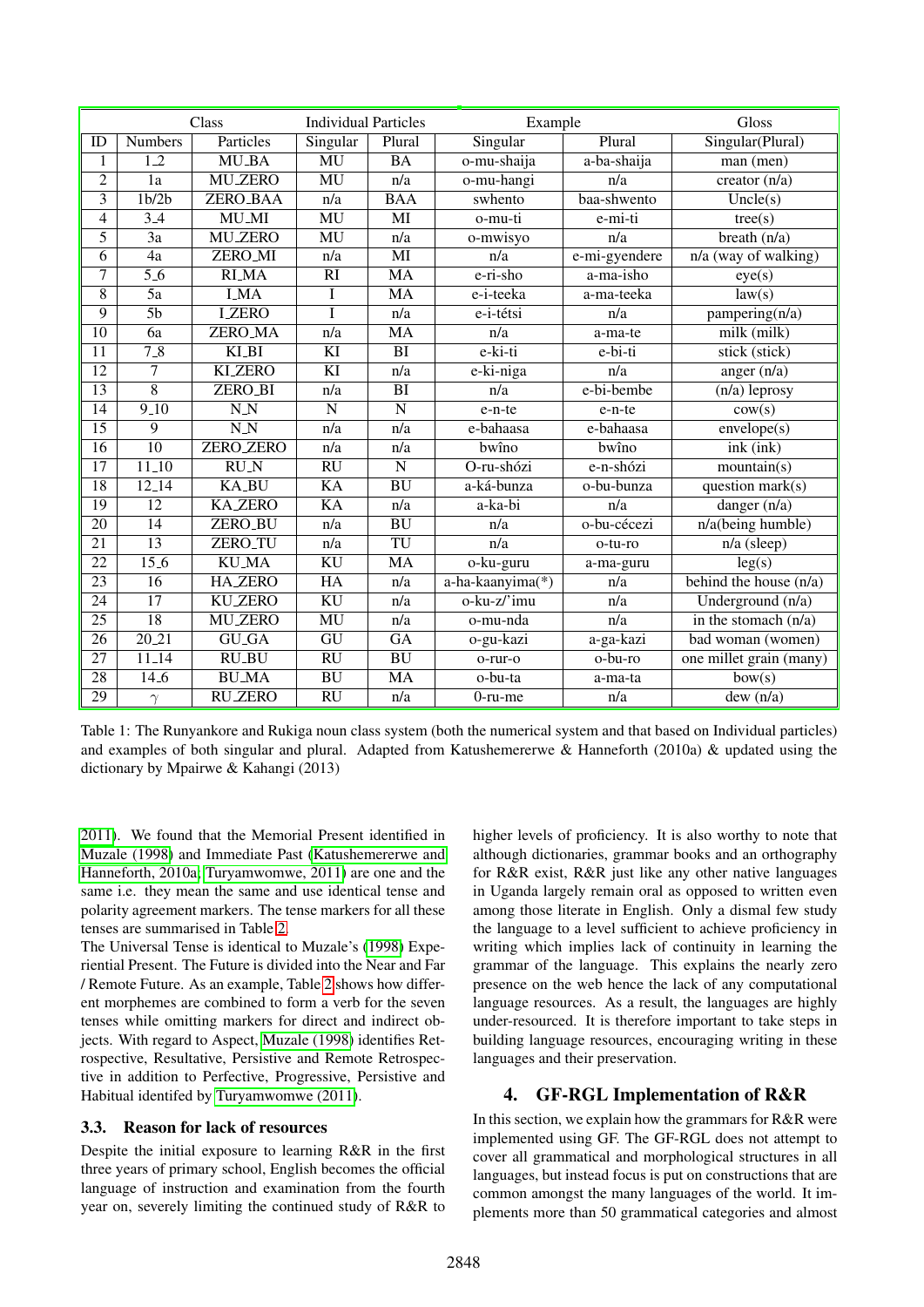<span id="page-3-0"></span>

| <b>Universal</b><br><b>Tense</b> | Tense in R&R                | Pol        | "To see"                    | <b>Generalization</b>       |
|----------------------------------|-----------------------------|------------|-----------------------------|-----------------------------|
|                                  |                             | Pos        | S-ka-reeb-a                 | S-ka-Rad-FV                 |
|                                  | <b>Remote Past</b>          | <b>Neg</b> | ti-S-rá-reeba -ir-e         | Pneg-S-TM-Rad-TM-FV         |
|                                  |                             | Pos        | $S-\emptyset$ -reeb-ir-e    | S-Ø-Rad-TM-FV               |
| Past                             | <b>Near Past</b>            | Neg        | ti-S-Ø-reeb-ir-e            | Pneg-S-Ø-Rad-TM-FV          |
|                                  | <b>Immediate Past</b>       | <b>Pos</b> | S-áá-reeb-a                 | S-TM-Rad-TM-e               |
|                                  |                             | <b>Neg</b> | ti-S-áá-reeb-a              | Pneg-S-TM-Rad-TM-FV         |
|                                  | Memorial                    | Pos        | S-áá-reeb-a                 | S-TM-Rad-FV                 |
| Present                          | Present                     | Neg        | ti-S-áá-reeb-a              | Pneg-S-TM-Rad-FV            |
|                                  | <b>Experiential Present</b> | Pos        | S-Ø-reeb-a                  | $S-\emptyset$ -Rad-FV       |
|                                  |                             | Neg        | $ti-S-\emptyset$ -reeb-a    | Pneg-S-Ø-Rad-Fv             |
|                                  | Near Future                 | Pos        | ni-S-ija/za ku-reeb-a       | CM-S-ija /za ku-Rad-FV      |
| Future                           |                             | Neg        | ti-S-ku-ija/ku-za ku-reeb-a | Pneg-S-ku-ija /za ku-Rad-FV |
|                                  |                             |            | or ti-tu-ra-reeb-FV         | or Pneg-tu-ra-Rad-FV        |
|                                  | <b>Remote Future</b>        | Pos        | S-riá-reeba-a               | S-TM-Rad-FV                 |
|                                  |                             | Neg        | ti-S-riá-reeba-a            | Pneg-S-TM-Rad-FV            |

Table 2: How different morphemes are combined to form a verb. CM = Continuous Tense Marker, Pneg = Primary Negative marker, Sneg= Secondary Negative marker, S = Subject Marker, followed by a Tense Marker (TM),  $\emptyset$  = absence of TM, Rad = Radical and FV = Final Vowel. Note: Pos = Positive and Neg = Negative. The Immediate Past and memorial present are one and the same referring to an event the occurred a moment earlier.

200 construction functions. Because of the expressive module system of GF, it is possible to extend the common GF-RGL with language-specific constructions. The task is to write concrete modules for each abstract module.

## 4.1. Lexicon

When building an RGL for any language, the first thing to tackle is the lexicon. For each lexical item defined in the abstract module of the GF-RGL lexicon, a concrete mapping must be implemented for the language under investigation. This concrete mapping involves the enumeration of all possible morphological inflectional forms of the lemma provided. It is impossible to have a strict one-toone mapping due to the existence of synonyms and lexical gaps. Synonyms are treated as separate GF lexical categories, so we selected a single word from the set of synonyms and left other synonyms to be catered for by an Extension module for the Lexicon. For lexical gaps in R&R which are a result of cultural differences, modernisation and lack of universality in language, we employed loan words (influenced by English) and adapted them according to the orthography of R&R. For the problem of a lack of a rich notion of adjectives particularly with respect to degree, we used circumscription. Just like GF-RGLs for other languages, we minimised the requirement of explicitly enumerating all the inflectional forms of a lexical item from a given category through the use of morphological paradigms. If a lexical entry  $\omega$  of a given lexical type C has surface forms  $\langle \omega_1, \omega_2 \dots \omega_n \rangle$ , then these paradigms are special functions that take between one surface form (base form) and at most  $n - 1$  surface forms and other information to produce the full set of inflected word-forms of that lexical entry. Paradigms that take one surface form, called smart paradigms (Détrez and Ranta, 2012), are restricted to lexemes whose inflection is regular.

#### 4.1.1. Common Nouns and Proper Nouns

In R&R, common nouns inherently belong to a noun class. It is possible to use these nouns in either their Complete or Incomplete forms and each of these is inflected for number (refer to Table [3](#page-4-0) for an example). We therefore declared parameters for NounState, Number and Gender (lines 2-4), a linearisation type for Nouns (lines 21-22) in code listing [1](#page-4-1) on the next page. We also declared paradigms for computing inflection tables for nouns. We used a composite parametric data type similar to algebraic data types from functional programming to encode agreement with respect to noun class, Person and Number in lines 4-12 of listing [1.](#page-4-1) Under normal circumstances Proper Nouns do not inflect with number. They are all in the third person but belong to different noun classes based on the common noun they give a name to. It was therefore necessary to keep track of information about Agreement and whether the noun refers to a location or place (refer to lines 23-25 in lstlisting [1\)](#page-4-1). The smart-paradigm we implemented for nouns (smartNoun) is a very accurate "pluraliser" which handles most of the cases using pattern-matching. Incomplete nouns are used to compose noun phrases from determiners and nouns for example ("every person" is realised as "buri muntu" with the initial vowel of "person" removed).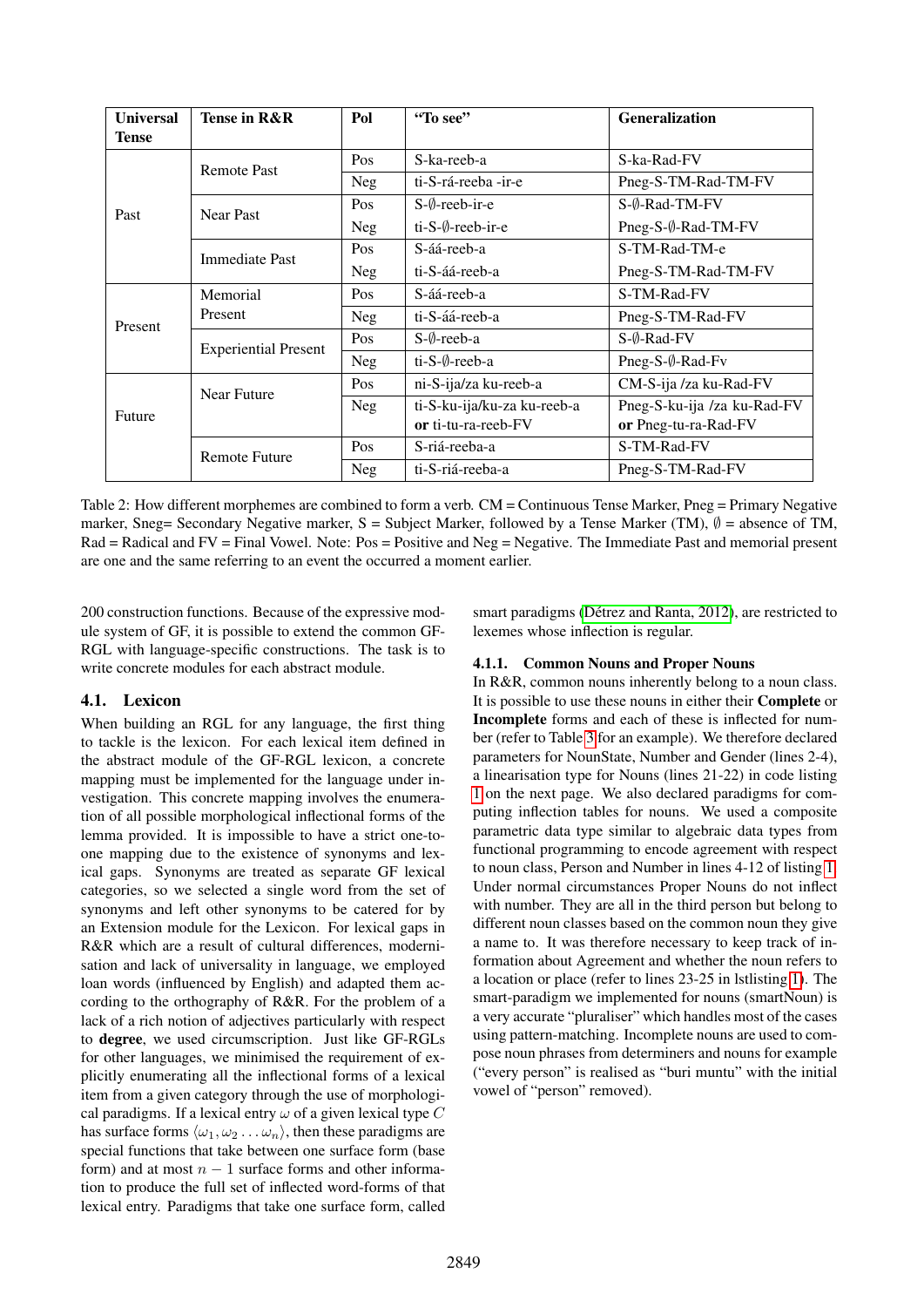```
1 param
 2 Number = Sg | Pl;
 3 NounState = Complete | Incomplete ;
 4 Gender = MU_BA | MU_ZERO ... RU_ZERO;
 5 \qquad \text{Case} = \text{Acc} \mid \text{Nom} \mid \text{Gen};6 ConjArg = Nn_N \mid Nps_Nps \mid Pns_Pns \mid RelSubjCls7 | Other:
 8 AgrConj = AConj ConjArg;
 9 Agreement = AgP3 Number Gender
10 | AgMUBAP1 Number | AgMUBAP2 Number
11 | NONE:
12 AgrExist = AgrNo | AgrYes Agreement;
13 Position = Post | Pre;
14 RCase = RSubi | RObj;
15 RForm = RF RCase | Such That;
16 −− Possible Complement types held by a ClSlash
17 ComplType = Nn |Ap | Adverbial | AdverbialVerb
18 | Empty:
19 VVFForm = VVImp | VVPerf | VVBoth;
20 oper
21 Noun : Type = \{s : \text{Number} \Rightarrow \text{NounState} \Rightarrow \text{Str} \}22 gender : Gender} ;
23 ProperNoun : Type =
24 {s: Str ; a:Agreement ; isPlace : Bool};
25 mkXClitic : Agreement \rightarrow Str = \a \rightarrow26 case a of \{27 AgMUBAP1 n ⇒mkClitics "n" "tu" n;
28 −− about 20−30 more table rows
29
30 };
31 mkXCliticTable : Agreement \Rightarrow Str =
32 table {
33 AgMUBAP1 n ⇒mkClitics "n" "tu" n;
34 −− about 20−30 more table rows
35
36 };<br>37 Adiecti
      Adjective : Type = \{s : Str ; position : Position ;\}38 isProper : Bool; isPrep : Bool};
39 mkAdjective: Str \rightarrow Position \rightarrow Bool \rightarrow Bool \rightarrow40 Adjective = \langle a, pos, isProper, isPrep \rightarrow41 \{ s = a ; position = pos ; isPre = True;42 isProper = isProper; isPrep = isPrep \};
43 Adverb : Type = \{s : Str; agr : AgrExist\};
44 mkAdv : Str \rightarrow AgrExist \rightarrow Adverb =
45 \text{str }, agr \rightarrow{s=str; agr=agr};
46 NounPhrase : Type = {s : Case \Rightarrow Str;
47 agr : Agreement};
48 VerbPhrase : Type = \{ s: Str; pres : Str;49 perf : Str; isPresBlank : Bool;
50 isPerfBlank : Bool;isRegular : Bool;
51 comp:Str ; comp2:Str; ap : Str ;
52 isCompApStem : Bool; agr : AgrExist;
53 adv: Str; containsAdv: Bool; adV: Str;
54 containsAdV:Bool};
55 Clause : Type = \{56 s : Str ; subjAgr : Agreement; root : Str ;
57 pres: Str; perf: Str; isPresBlank : Bool;
58 isPerfBlank : Bool;compl : Str
59 \quad \};
```
Listing 1: Pseudo Code for Parameter, Record & Table Types & Operations in Resource Module

<span id="page-4-4"></span>

|    | --Determiners can be lexical types or Phrasal Type        |
|----|-----------------------------------------------------------|
| 2  | --especially through DetQuant, DetQuantOrd                |
| 3  | Determiner : <b>Type</b> = {s : Str ; s2 : Agreement⇒Str; |
| 4  | ntype : NounState; num : Number; pos : Position;          |
| 5  | doesAgree: Bool; firstFieldisEmpty : Bool;                |
| 6  | isQuant:Bool };                                           |
| 7  | -- prepositions sometimes have two kinds, near or far     |
| 8  | $--$ <i>i.e omu or omuri</i>                              |
| 9  | $-- Can be$ genetive                                      |
| 10 | Preposition = $\{s, other : Str; isGenPrep : Bool\};$     |
|    |                                                           |

<span id="page-4-0"></span>Listing 2: Category linearisation Types in StructuralCgg.gf

|            | Singular | Plural |
|------------|----------|--------|
| Complete   | omuntu   | abantu |
| Incomplete | muntu    | bantu  |

Table 3: The possible inflectional forms for the noun "omuntu" meaning person.

#### <span id="page-4-5"></span>4.2. Verbs

In R&R verbal inflection depends on tense,<sup>[1](#page-4-2)</sup> Anteriority<sup>[2](#page-4-3)</sup> (2), Polarity (2), Noun Class of Subject, Direct Object and Indirect Object markers (33 \* 6 (Person and Number) each) bringing the total possible number of combinations to 124,198,272 inflections which are impractical to enumerate and cannot be handled by the GF compiler at the moment. Apart from the Subject marker (S), Object and Indirect Markers are optional because their use eliminates the need to mention the direct and indirect object(s) in declarative sentences of R&R. We therefore decided to cater for only Subject markers bringing the number down to 3,168 inflections. We found that this number was still prohibitive to successful compilation of the grammar. In light of the above, it was impossible to design a smart-paradigm for verbs. Our solution to the problem involved building the verb at sentence level by designing smaller tables and morpheme-generating operations in Resource modules of both languages. These operations are simply used when necessary as we dynamically built the verb from the radical up to its full form. The operations are of the form "mkX-Clitics" and "mkXCliticTable" depicted in lines 25–30 & 31–36 of listing [1.](#page-4-1) The X stands for agreement concords obtained from [Mpairwe and Kahangi \(2013a\)](#page-8-19). It should be noted that the verbal template example provided in Table [2](#page-3-0) is very trivial because conjugation of the R&R verb *reeba* i.e. "to see" from Universal to Perfective form is easy. You simply replace the final vowel *"a'* with the morpheme *"ire"*. In actual sense there exists thirty-eight rules for converting a verb in the imperative mood to the perfective mood. The rules depend on the number of sylla-

<span id="page-4-2"></span><sup>&</sup>lt;sup>1</sup>We implemented using GF-specific language-independent tense system consisting of Past, Present, Future and Conditional)

<span id="page-4-3"></span><sup>&</sup>lt;sup>2</sup>Anteriority is a phenomenon used to model grammatical aspect in a manner universal to all languages. It divides each tense into those in which the action is completed (Anterior) versus lack of completeness (Simultaneous)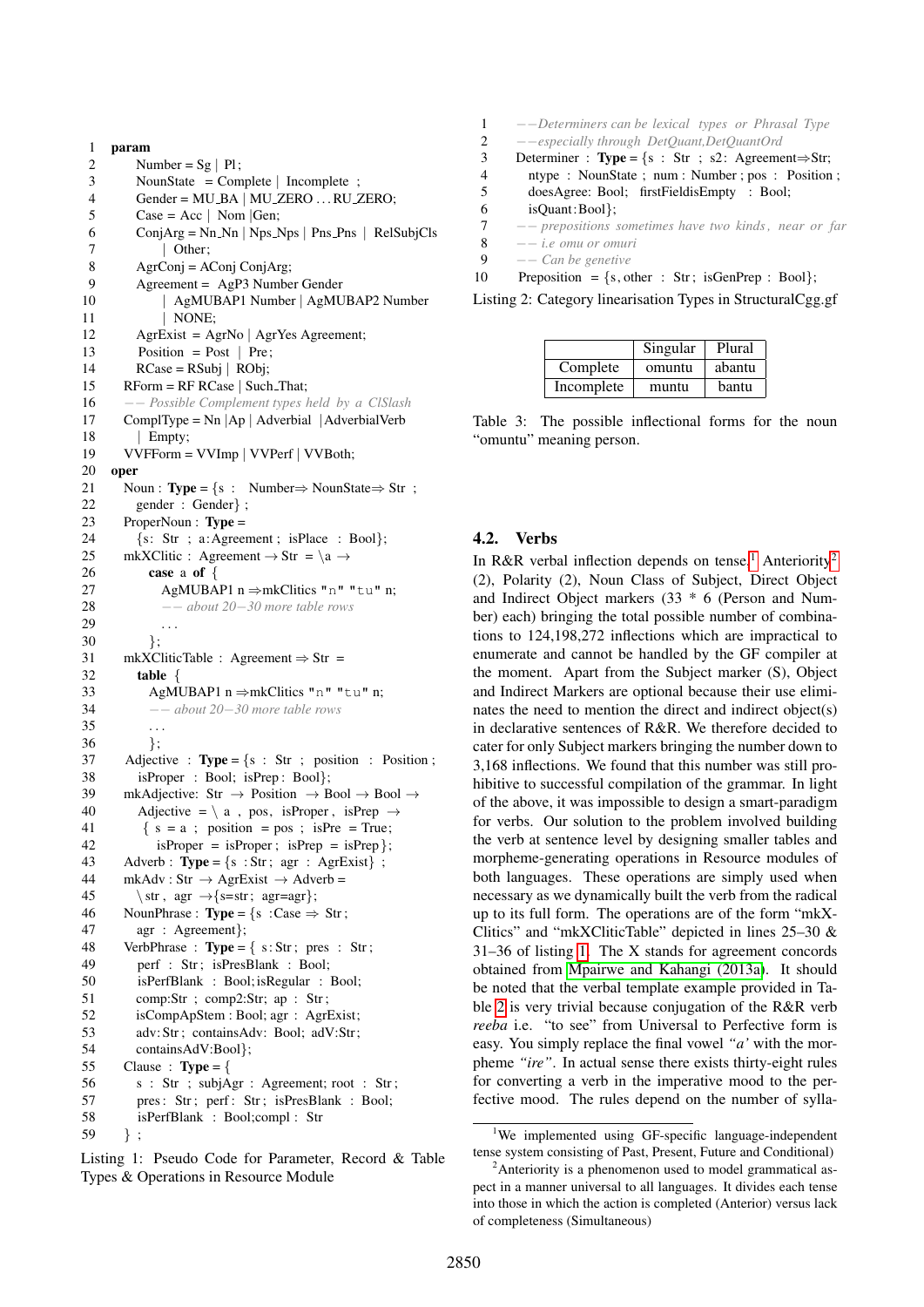bles in the verb (mono-, di- and tri- syllabic among others), the length of the penultimate vowel and the letters composing or modifying the terminal syllable such as *-sa,-sh- ,-za,-zya* or the semi-vowels *-w or -y*. This can be encoded as a smart paradigm for verb conjugation but the dictionary already gives the set of terminal letters of the verb that must be replaced with the right perfective ending. For example, the entry for the verb *gyenda* in the R&R dictionary by [\(Mpairwe and Kahangi, 2013a\)](#page-8-19) is marked by *da-zire* to mean that in order to convert the imperative into perfective, replace the *"da"* in *gyenda* with *"zire"* to form *gyenzire*. We did not cover the full spectrum of grammatical aspects possible apart from those required for the languageindependent implementation using the concept of Anteriority in GF-RGL. We aim to provide these aspects in a separate Tense / Aspect system within the GF-RGL as extensions in the future.

## 4.3. Determiners

In R&R it is impossible to express the definite and indefinite articles as distinct words. However [Asiimwe](#page-8-26) [\(2007\)](#page-8-26) suggests that definiteness can be expressed morphosyntactically using the Initial Vowel on the noun and other constituents in the noun phrase. Demonstrative determiners are peculiar in that the word used depends on its position on the spatial dexis (Proximal, Medial and Distal), resulting in three words for each noun class. We chose to implement the former two as standard but leave the third form for implementation as an extension. The determiner agrees with number and noun class of the noun. Determiners can be derived from composition of other lexical types (such as Quantifiers and Numerals) via abstract functions: "DetQuant" and "DetQuantOrd" in the abstract syntax. This implies that these non-constant functions add complexity to the modelling of the determiner. Different determiners may appear either before or after the noun hence the need to have a field to track the position they take in Noun Phrases constructed for example by "DetCN" and "DetNP". For the linearisation category type we used a record within another record (refer to lines 3–6 in listing [2\)](#page-4-4) . The string field in the outer record is for determiners that appear before a noun and do not inflect with the Noun while the table of Agreement to Strings inside the inner record is for demonstrative determiners which agree with the noun. The words "every"meaning *buri* and "much" meaning *-ingi* are examples of determiners that take "Pre" and "Post" positions of a noun. Additionally, we have to track whether the determiner 1) composes with either a Complete or Incomplete noun in the "nounCat" field, and 2) is obtained from one of the composing functions. This example for determiners demonstrates the kind of thinking process involved. This process necessitates redesigning types as one encounters new knowledge about the behaviour of Syntactic categories.

## 4.4. Adjectives

The two languages have two major kinds of adjectives; those that stand alone as their Indo-European counter parts and adjectival stems that require adjectival prefixes derived from the noun class particle of the noun they qualify

[\(Mpairwe and Kahangi, 2013b\)](#page-8-21). Stand–alone adjectives are of two types, those that require the use of possessive pronouns such as *ya* ("of" in noun class *MU BA*). Some adjectival stems already exist but a large number can be derived from verbs that bear the same or similar semantic meaning of the adjective in mind. Derivation is done by affixing the conjugated copulative verb "ri" i.e. (Subject Prefix  $+$  ri) as a prefix to the verb. An example is "-ri-kutagata" which is derived from the verb kutagáta (to be warm). Lastly, depending on the adjective, it can either occur before or after the nominal (noun/noun phrase). A summary of this information is given in Table [4](#page-5-0) and the linearisation category type for Adjective is given on lines 37–38 in listing [1.](#page-4-1)

<span id="page-5-0"></span>

| <b>Adjective Type</b>    | <b>Example</b>       |
|--------------------------|----------------------|
| Self-standing            | Kaganga (Very Large) |
| Self-standing            | kijubwe (green)      |
| (Genitive Prepositional) | emotoka ya kijumbwe  |
| Adjectival Stem          | -rungi (nice)        |
|                          | -kwostya (others)    |

Table 4: The various forms of the adjectives possible.

## 4.5. Numerals

We implemented Numerals for R&R by following the abstract syntax designed by Hammarström and Ranta (2004). This abstract syntax attempts to give a general yet prototypical representation of numbers of several languages taken from different parts of the world. Since numbers can be nouns, quantifiers, determiners, adjectives or adverbs, modelling them becomes difficult because we have to track agreement concords attributed to gender. Numerals are inherently nouns since they give names to entities used for counting (Ordinals) and order (cardinals). However, Numerals are also quantifiers of nouns i.e. they give an indication of how much or big other nouns are. Being a noun, each numeral belongs to a noun class and therefore has an initial vowel and a noun class particle. When used in quantification of other nouns, the numeral drops the initial vowel and acquires the prefix of the noun or noun phrase it quantifies. The agreement marker (Noun Prefix) acts as a prefix to the last word of the number. For instance, take the example "two hundred and forty people". The number "two hundred and forty" in R&R is *magana abiri na ana* while the noun phrase "two hundred and forty people" is *abantu magana abiri na ba-ana*. Some numerals can be pluralised while others cannot for example you can have "one 6" (*omu-kanga gumwe*) and "two groups of 6" (*emikanga ebiri*). The counting system is awash with synonyms attributed to the evolution of the language over time and the influence of English. The surface form of numerals depends on whether the numeral is Cardinal or Ordinal. When numerals are used in noun phrases the surface form of the number depends on the number and noun class of the head noun in the noun phrase. Therefore we modelled the numeral using tables to store the numeral with its various inflectional forms while keeping the gender and number information as record fields.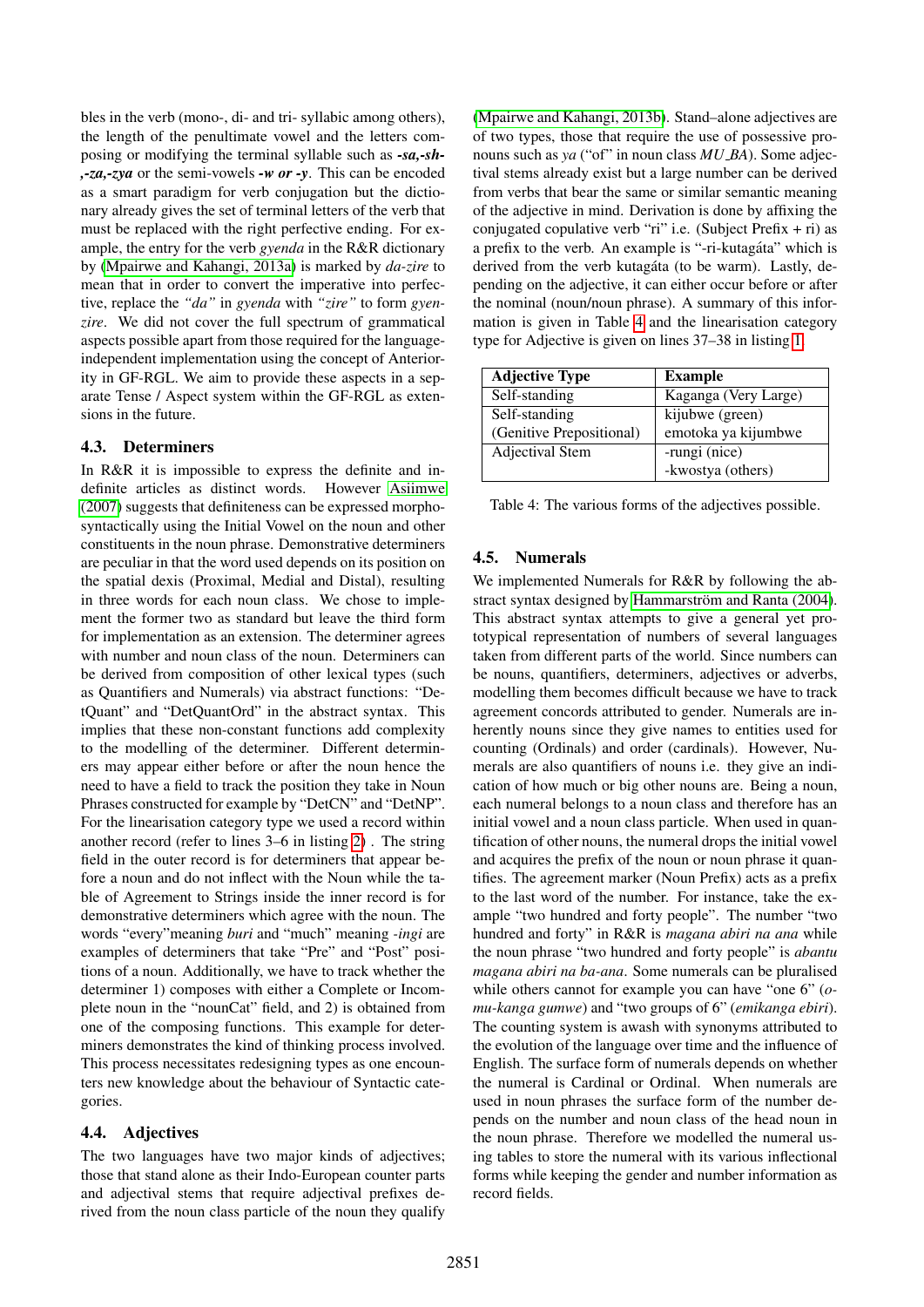## 4.6. Phrasal Categories

Phrasal categories are derived from the combination of one or more lexical items. The rules for creating phrasal categories are declared in the abstract syntax as functions that take lexical categories as arguments. In GF-RGL abstract syntax, common nouns, proper nouns and pronouns by themselves can be noun phrases. They can also be formed from the combination of a determiner with a noun. The linearisation category type of the noun phrase (refer to line 46–47 in listing [1\)](#page-4-1) stores all forms of the surface string dependent on case. A record field is used to store the agreement information for the noun contained in the noun phrase. Verb phrases are formed from verbs and their complements. Complements maybe noun phrases, adverbial phrases and adjectival phrases. The number of complements the verb may take are one, two or none. All this complement information is stored using fields in the record for verb phrase. In GF-RGL, the clause type is used as a phrasal category to store information for various components of a sentence i.e. Subject (usually a noun phrase) and Verb Phrase. We modelled the clause using a record structure that stores: the Subject as a string and agreement information to be used at the sentence level for determining the Subject marker located in the verb. At the sentence level, clauses are converted to strings according to tense, polarity and Simultaneity (GF-RGL way of covering aspect in language neutral way) to form actual strings for the sentence. Since we could not carry around big tables from Verb-level to Sentence level, we kept the different agreement concords in table structures that can be called upon when needed. The formation of sentence is perhaps the most complicated because morphemes for tense, aspect, polarity and subject markers within the verb must be determined and placed in their various positions according to the verbal template given in Table [2.](#page-3-0)

<span id="page-6-1"></span>

Figure 1: A GF abstract syntax tree generated from parsing "John drunk hot water"

#### 5. An Example and Observations

<span id="page-6-0"></span>In this section, we explain how an example GF abstract syntax tree depicted in figure [1](#page-6-1) linearises (linearisation is the process of generating strings in a particular language from a parse tree) to Runyankore and Rukiga. The example was generated from parsing the English sentence "John drunk

<span id="page-6-2"></span>

Figure 2: A GF concrete syntax tree generated from linearising the parse tree of [1](#page-6-1) into English

hot water" using GF for the purpose of generating a parse tree. Actually GF generated three parse trees but we chose just one of them for which we had all syntax functions implemented for both Runyankore and Rukiga in the RGL. GF generates *Yohana anywire amáàûzi aga kwotsya* and *Yohana aza´anywire am ` a´a`´ı`ızi aga kwosya* as Runyankore and Rukiga linearisations for the abstract tree in figure [1.](#page-6-1) The nodes of the parse tree are GF-RGL syntax functions and their return types (the linearisation categories). When we linearised this abstract tree to English, Runyankore and Rukiga, we obtained concrete syntax trees for the languages in figures [2](#page-6-2) and [3](#page-7-2) for English and Runyankore respectively. We have left out the tree for Rukiga because it it is similar to that of Runyankore. The only difference is the spelling of "hot" being *kwosya* for Rukiga as opposed to *kwotsya* for Runyankore. The English concrete syntax tree is straight forward with each word from the sentence linearised from the leaves of the abstract syntax tree in figure [1.](#page-6-1) For the two R&R, a special bind symbol "&+" is used for concatenation i.e combining morphemes without spaces. Translation via GF is direct translation so the translations obtained may not be what a native speaker would use. However, they are grammatical i.e. they follow the syntax rules of the language. We made two observations about Runyankore & Rukiga from the parse trees: 1) concrete syntax trees are similar for the two languages and 2) the parse trees of Runyankore and Rukiga are more complicated in relation to English. The explanation for the first observation is that the grammar of the two languages are nearly identical with the exception of a few grammar rules and lexical items. The second observation stems from the fact that the languages are agglutinating resulting in several morphemes within a given word that are connected with grammatical features such as tense, aspect, mood, grammatical number, Person and noun classes. The function "play\_V" respon-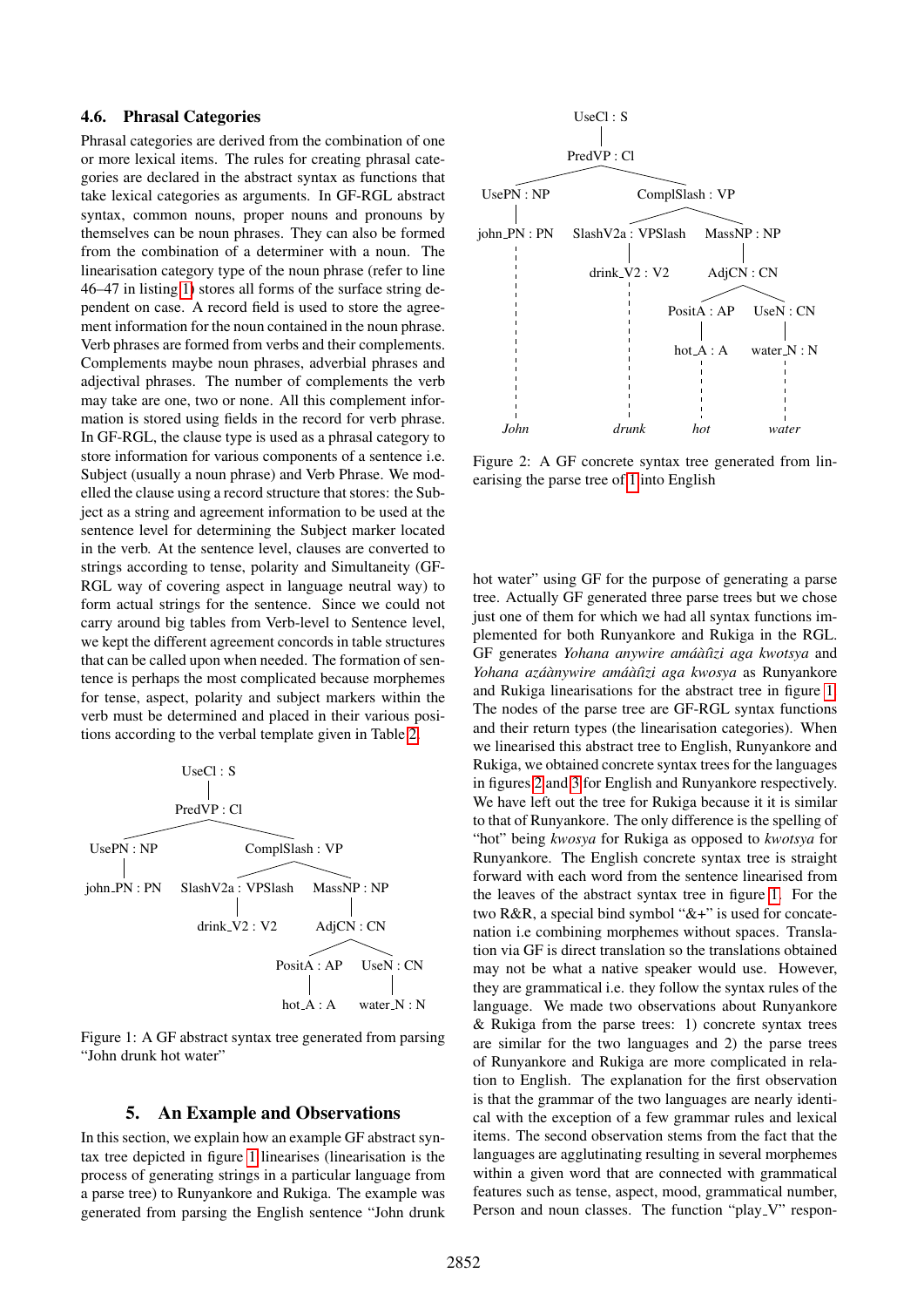<span id="page-7-2"></span>

Figure 3: A GF concrete syntax tree generated from linearising the parse tree of [1](#page-6-1) into Runyankore

sible for linearisation of the verb play cannot have all its forms conjugated in a paradigm because of the millions of possibilities as discussed already in section [4.2.,](#page-4-5) hence we decided to handle it at sentence level. While implementing the grammar of these languages, we also observed that Runyankore has more resources in terms of grammar books and dictionaries with most books concentrating on Runyankore as opposed to Rukiga.

## 6. Discussion

<span id="page-7-0"></span>During the implementation of GF-RGL for Runyankore and Rukiga we observed that the difference between these languages lies only in a few lexical items. We therefore implemented Rukiga and reused its grammar for the implementation of Runyankore. The only changes we had to make were lexical items specific to Runyankore i.e those not shared by the two languages and a few rules for tenses. In total, we have implemented 290 abstract functions of which, 167 are lexical rules while 123 are phrasal rules. The missing rules consist of 400 lexical and 280 phrasal rules. We computed the 50 most used functions on wordnet and found that we implemented 43 of those functions which is not bad coverage. We plan to perform a proper evaluation in the future after compiling huge lexica and building application grammars for language-learning applications based on this GF-RGL. We simplified the verbal template by ignoring the use of the direct and indirect Object-markers because use of such markers would require anaphoric resolution, which occurs at the discourse rather than the syntactic level. GF-RGL's ability to do multilingual translation based on its universal abstract syntax prevented us from implementing all forms of lexical and syntactic categories because it would break multilingual translation. However, GF-RGL is flexible enough to allow the grammarian to implement language specific features as extensions, which we have done for structural words and intend to do for other syntactic categories. During the development of the grammar, we used regression tests by repeated linearisation of GF abstract syntax trees to English, Runyankore and Rukiga to check for grammatical correctness and ensure our changes did not break existing functions. Phonological conditioning is a particular problem for R&R which we have managed to solve only in our smart noun paradigm. A global solution would require development of morphological analyser and generator for the two languages.

## 7. Conclusion and Future Work

<span id="page-7-1"></span>In this paper, we have described our work on the development and implementation of computational resource grammars for Runyankore & Rukiga Languages. We have succeeded in the modelling and implementation of the morphology and syntax of the languages using GF. The result has been a resource grammar for each language that together have been made freely made available under an open-source licence on GF's Github. In the near future we plan to: complete the Resource Grammar Libraries for the two languages by including language-specific tense and aspectual forms for verbs packaged as additional modules and development of morphological analysers and generators as efficient tools for handling phonological conditioning. We would also like to collect a corpus on which we shall perform an evaluation of the performance of the resource grammars developed. We are currently compiling a large computational lexicon for the two languages which shall increase the coverage of our lexicon. The increase in lexical coverage improves the quality of end user applications developed using resource grammars. Lastly, we will build application grammars in the domain of Computerassisted language Learning for teaching learners of the two languages about the mechanics of the grammars of these languages.